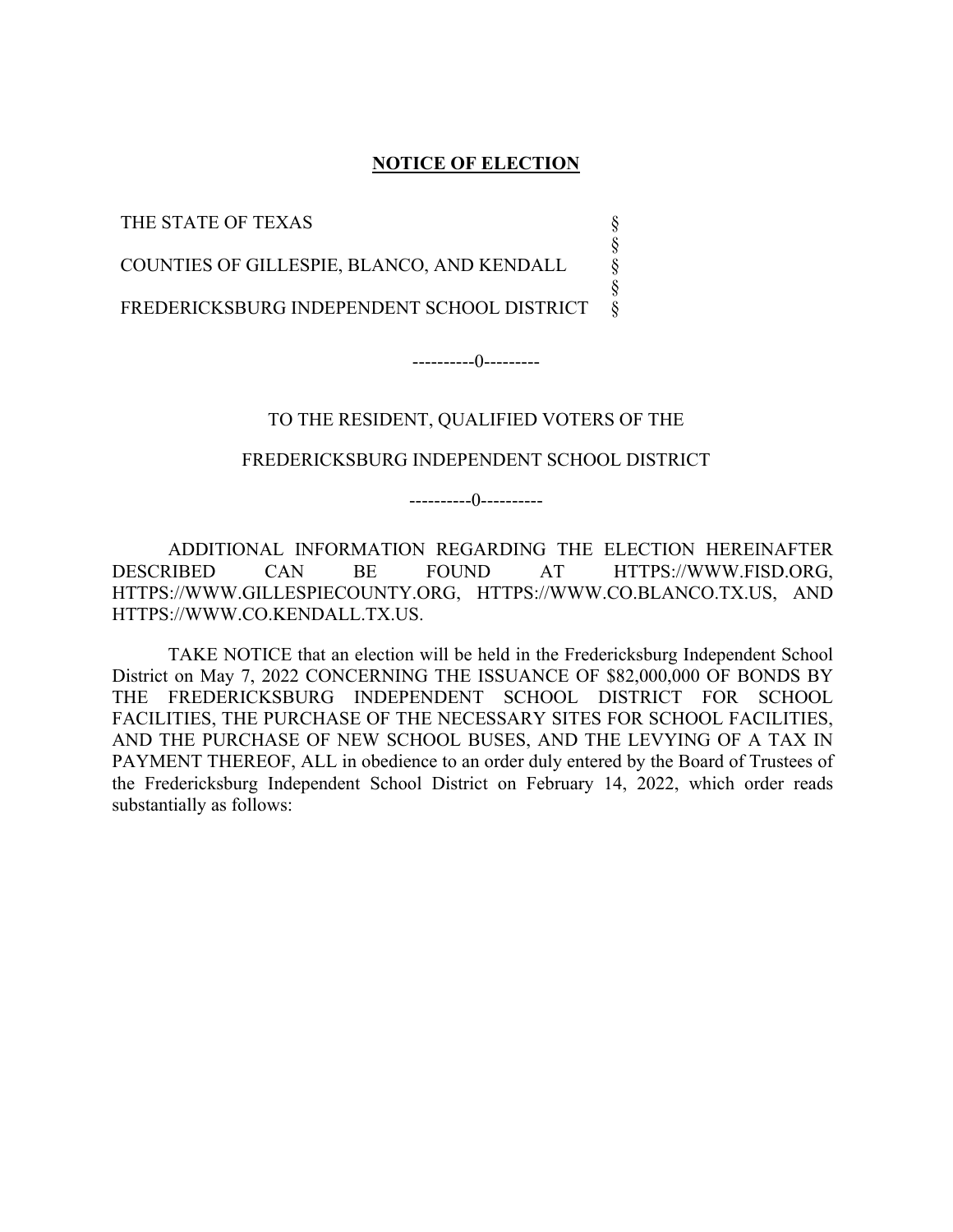**AN ORDER CALLING A BOND ELECTION TO BE HELD BY THE FREDERICKSBURG INDEPENDENT SCHOOL DISTRICT, MAKING PROVISION FOR THE CONDUCT OF A JOINT ELECTION, AND RESOLVING OTHER MATTERS INCIDENT AND RELATED TO SUCH ELECTION** 

\* \* \* \* \* \* \* \* \* \* \* \* \* \* \* \* \* \* \* \* \* \*

WHEREAS, the Board of Trustees (the *Board*) of the FREDERICKSBURG INDEPENDENT SCHOOL DISTRICT (the *District*), located in Gillespie, Blanco, and Kendall Counties, Texas, hereby finds and determines that an election should be held to determine whether the District shall be authorized to issue bonds of the District in the amount and for the purposes hereinafter identified (the *Election*); and

WHEREAS, concurrently with the Election, the District is conducting an election for certain Board trustee positions; and

WHEREAS, the District will contract with the elections administrator (the *Administrator*) of Gillespie County (the *County*) to conduct all aspects of the Election; and

WHEREAS, the Election will be conducted by the County and held jointly with other political subdivisions for which the County is also conducting their elections (such other political subdivisions, collectively, the *Participants*), as provided pursuant to the provisions of an election agreement and/or a joint election or similar agreement between or among (as applicable) the District, the County, and/or any Participants, entered into in accordance with the provisions of Section 271.002, as amended, Texas Election Code; and

WHEREAS, the Board hereby finds and determines that the necessity to construct various capital improvements within the District necessitates that it is in the public interest to call and hold the Election at the earliest possible date to authorize the issuance of general obligation bonds for the purposes hereinafter identified; and

WHEREAS, the Board hereby finds and determines that certain of the anticipated capital improvements may be submitted to the qualified voters of the District as a single proposition as authorized by Section  $45.003(g)$  of the Code because these capital improvements will be predominantly used for educational and administrative purposes and are not the type of facilities described in Section  $45.003(g)(1-6)$ ; and

WHEREAS, the Board hereby finds and determines that the actions hereinbefore described are in the best interests of the residents of the District; now, therefore,

BE IT ORDERED BY THE BOARD OF TRUSTEES OF THE FREDERICKSBURG INDEPENDENT SCHOOL DISTRICT THAT:

SECTION 1: The Election shall be held in the FREDERICKSBURG INDEPENDENT SCHOOL DISTRICT on the 7th day of May, 2022 (*Election Day*), which is a uniform election date under the Texas Election Code, as amended, and is 78 or more days from the date of the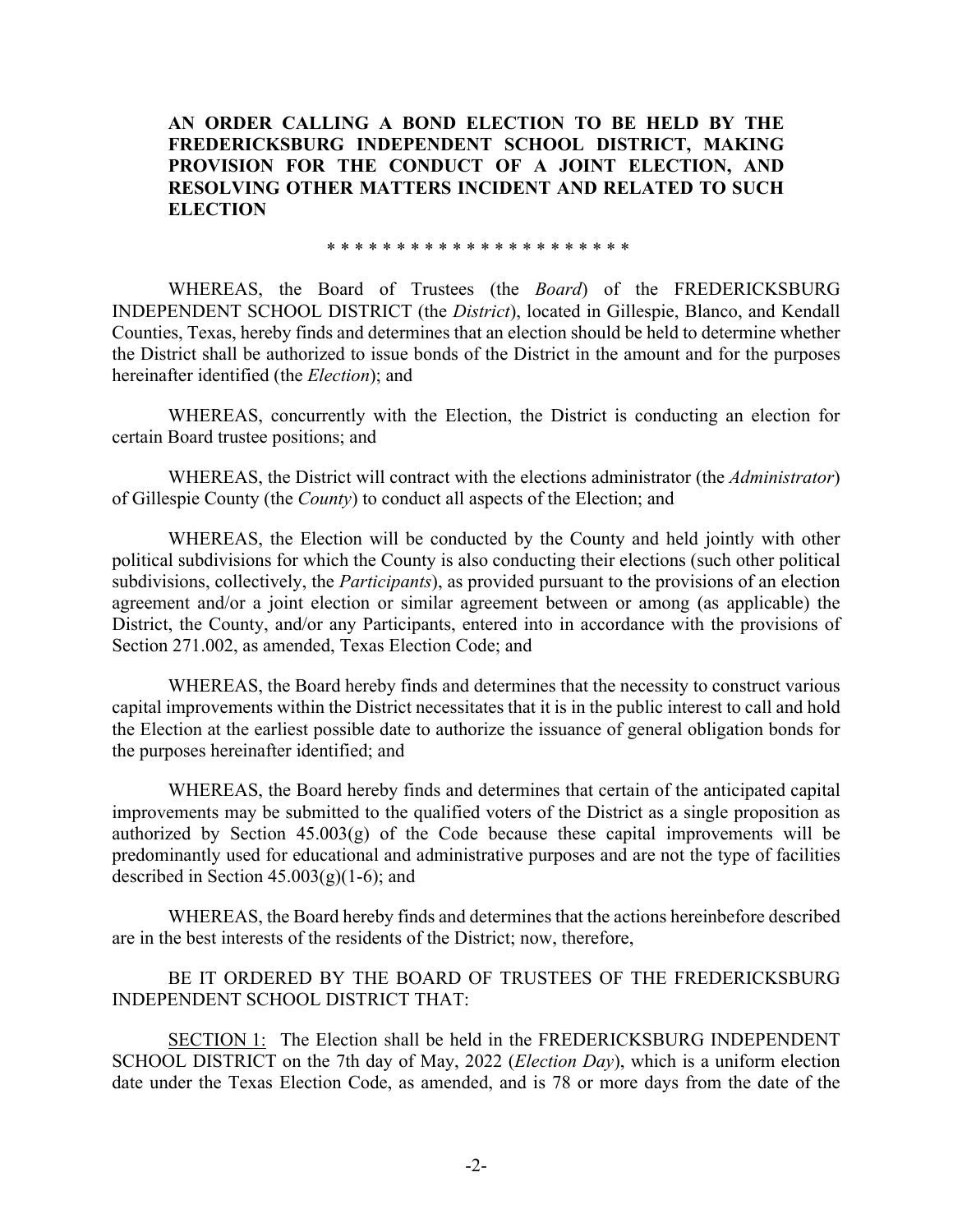adoption of this order (the *Order*), for the purpose of submitting the following proposition to the qualified voters of the District:

## PROPOSITION A

"Shall the Board of Trustees of the Fredericksburg Independent School District be authorized to issue and sell bonds of the District in the principal amount not to exceed \$82,000,000 for the purposes of designing, constructing, renovating, improving, upgrading, updating, acquiring, and equipping school facilities (and any necessary or related removal of existing facilities), the purchase of the necessary sites for school facilities, and the purchase of new school buses, such bonds to mature serially or otherwise (not more than 40 years from their date) in accordance with law; any issue or series of such bonds to bear interest per annum at such rate or rates (fixed, floating, variable, or otherwise) as may be determined within the discretion of the Board of Trustees, provided that such rate or rates of interest shall not exceed the maximum rate per annum authorized by law at the time of the issuance of any issue or series of such bonds; and shall the Board of Trustees of the District be authorized to levy and pledge, and cause to be assessed and collected, annual ad valorem taxes on all taxable property in the District sufficient, without limit as to rate or amount, to pay the principal of and interest on the bonds and the cost of any credit agreements executed in connection with the bonds?"

SECTION 2: One or more school election precincts are hereby established for the purpose of holding the Election, and one or more polling places are hereby designated for holding the Election in the school election precincts as identified in Exhibit A to this Order (which is incorporated herein by reference for all purposes). At least 79 days prior to the scheduled Election Day, or as soon thereafter as is reasonably practicable, the President, Board of Trustees, the Superintendent of Schools, or the respective designees thereof, in coordination with the Administrator, will identify and formally approve the appointment of the Presiding Judge, Alternate Presiding Judges, Election Clerks, and all other election officials for the Election, together with any other necessary changes to election practices and procedures and can correct, modify, or change the Exhibits to this Order based upon the final locations and times agreed upon by the District, the Administrator, and the Participants, if any and as applicable, to the extent permitted by applicable law.

A. The Presiding Judge shall appoint not less than two resident qualified voters of the District to act as clerks in order to properly conduct the Election. To the extent required by the Texas Election Code, as amended, or other applicable law, the appointment of these clerks must include a person fluent in the Spanish language to serve as a clerk to render oral aid in the Spanish language to any voter desiring such aid at the polls on Election Day. If the Presiding Judge appointed actually serves, the Alternate Presiding Judge shall serve as one of the clerks. In the absence of the Presiding Judge, the Alternate Presiding Judge shall perform the duties of the Presiding Judge of the election precinct.

B. On Election Day, the polls shall be open as designated on Exhibit A.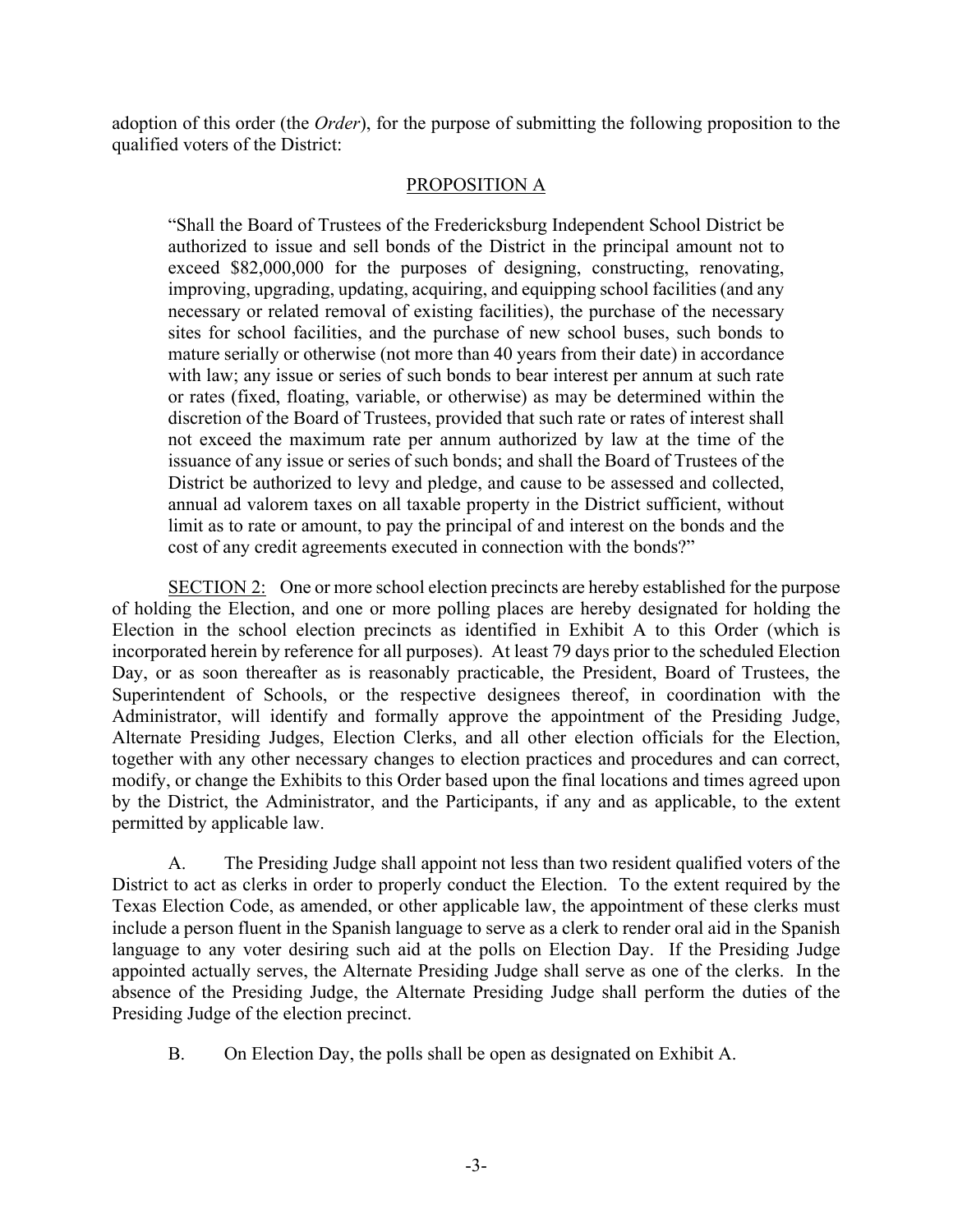C. The main early voting location is designated in Exhibit B to this Order (which is incorporated herein by reference for all purposes). The individual named as the Early Voting Clerk as designated in Exhibit B is hereby appointed as the Early Voting Clerk to conduct such early voting in the Election. The Early Voting Clerk shall appoint the Deputy Early Voting Clerks. This office or place shall remain open to permit early voting on the days and at the times as stated in Exhibit B. Early voting shall commence as provided on Exhibit B and continue through the date set forth on Exhibit B, all as provided by the provisions of the Texas Election Code, as amended.

Additionally, permanent and/or temporary branch offices for early voting by personal appearance may be established and maintained in accordance with the Texas Election Code. In the event such permanent and/or temporary branch locations are established, information regarding the locations, dates, and hours of operation for early voting at these offices shall be determined by the Administrator, as identified in Exhibit B hereto.

An Early Voting Ballot Board is hereby established for the purpose of processing early voting results. The individual designated in Exhibit B as the Presiding Judge of the Early Voting Ballot Board is hereby appointed the Presiding Judge of the Early Voting Ballot Board. The Presiding Judge shall appoint not less than two resident qualified voters of the District to serve as members of the Early Voting Ballot Board.

SECTION 3: Electronic voting machines may be used in holding and conducting the Election on Election Day; provided, however, in the event the use of such electronic voting machines is not practicable, the Election may be conducted on Election Day by the use of paper ballots (except as otherwise provided in this section). Electronic voting machines or paper ballots may be used for early voting by personal appearance (except as otherwise provided in this section). Pursuant to Section 61.012, as amended, Texas Election Code, the District shall provide at least one accessible voting system in each polling place used in the Election. Such voting system shall comply with Texas and federal laws establishing the requirement for voting systems that permit voters with physical disabilities to cast a secret ballot. Any legally permissible voting method may be used for early voting and Election Day voting by personal appearance. Certain early voting may be conducted by mail.

SECTION 4: The District shall also utilize a Central Counting Station (the *Station*) as provided by Section 127.001, *et seq.*, as amended, Texas Election Code. The Administrator, or the designee thereof, is hereby appointed as the Manager of the Station, who will establish a written plan for the orderly operation of the Station in accordance with the provisions of the Texas Election Code. The Board hereby authorizes the Administrator, or the designee thereof, to appoint the Presiding Judge of the Station, the Tabulation Supervisor and the Programmer for the Station and may appoint Station clerks as needed or desirable. The Administrator will publish (or cause to be published) notice and conduct testing on the automatic tabulation equipment relating to the Station and conduct instruction for the officials and clerks for the Station in accordance with the provisions of the Texas Election Code.

SECTION 5: The official ballot shall be prepared in accordance with the provisions of the Texas Election Code, as amended, so as to permit voters to vote "FOR" or "AGAINST" the aforesaid proposition which shall appear on the ballot substantially as follows: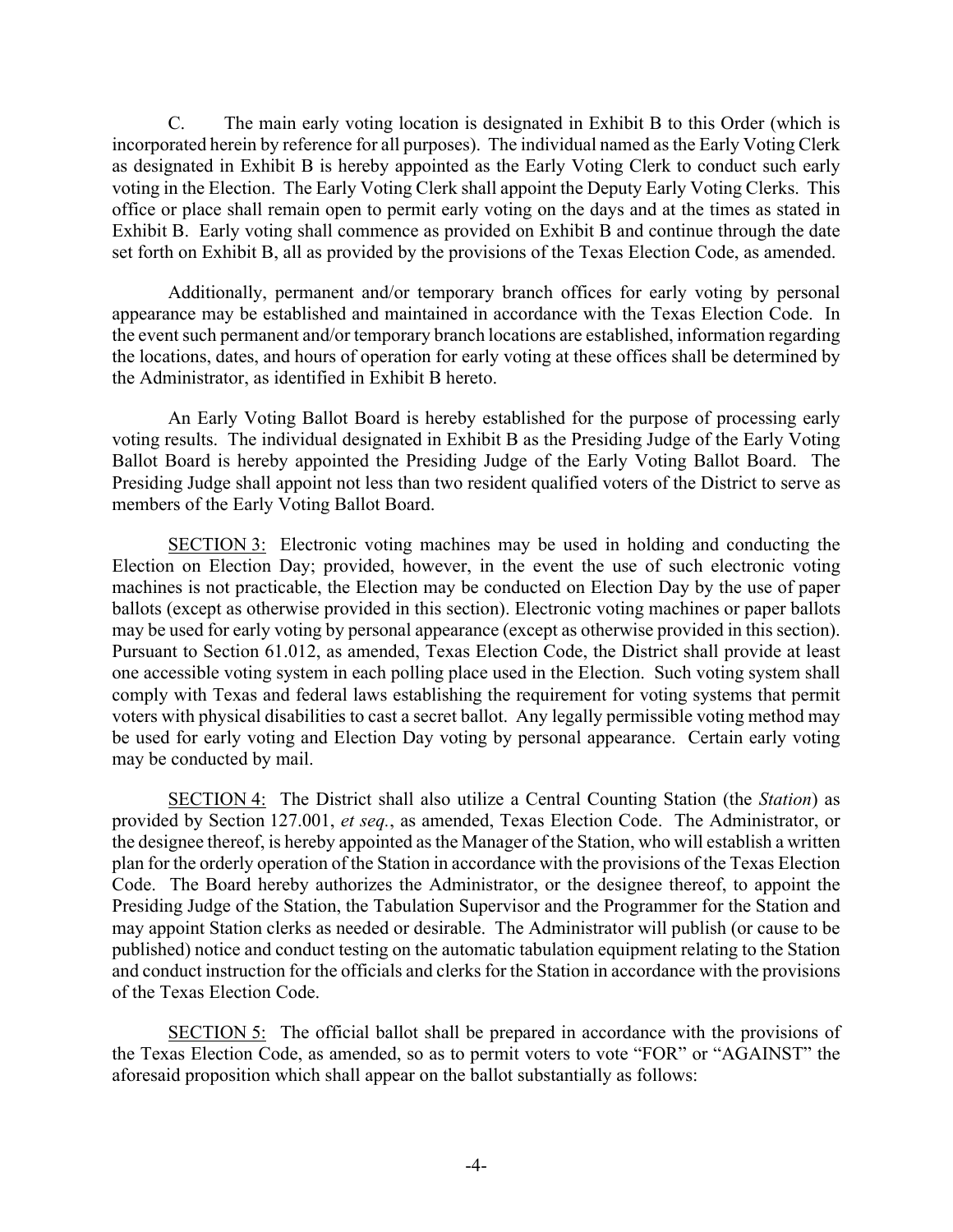#### PROPOSITION A

"THE ISSUANCE OF \$82,000,000 OF BONDS BY THE FREDERICKSBURG INDEPENDENT SCHOOL DISTRICT FOR SCHOOL FACILITIES, THE PURCHASE OF THE NECESSARY SITES FOR SCHOOL FACILITIES, AND THE PURCHASE OF NEW SCHOOL BUSES, AND THE LEVYING OF A TAX IN PAYMENT THEREOF. THIS IS A PROPERTY TAX INCREASE."

SECTION 6: All resident, qualified voters of the District shall be permitted to vote at the Election, and on Election Day, such voters shall vote at the designated polling place. The Election shall be held and conducted in accordance with the provisions of the Texas Election Code, as amended, except as modified by the provisions of the Texas Education Code, as amended, and as may be required by law. To the extent required by law, all election materials and proceedings relating to the Election shall be printed in both English and Spanish.

SECTION 7: Notice of election, including a Spanish translation thereof, shall be published at least one time in a newspaper of general circulation in the District, with such publication occurring not more than 30 days and not less than 10 days before Election Day. Moreover, a substantial copy of this Order and the voter information document attached as Exhibit C, including a Spanish translation thereof, shall be posted (i) on the bulletin board used for posting notices of Board meetings not less than 21 days prior to Election Day, (ii) in three additional public places within the District's boundaries not later than 21 days prior to Election Day, (iii) in a prominent location at each polling place on Election Day and during early voting, and (iv) in a prominent location on the District's internet website not less than 21 days prior to Election Day. A sample ballot shall be posted on the District's internet website not less than 21 days prior to Election Day.

SECTION 8: As required by and in accordance with Section 3.009(b)(5) and (7) through (9) of the Texas Election Code, the District, as of the date of this Order, had outstanding an aggregate principal amount of debt equal to \$14,245,000.00; the aggregate amount of the interest owed on such District debt obligations, through respective maturity, totaled \$1,358,260.00; and the District levied an ad valorem debt service tax rate for its outstanding debt obligations of \$0.1062 per \$100 of taxable assessed valuation. Based on the bond market conditions on the date of the Board's adoption of this Order, the maximum interest rate for any series of bonds authorized at the Election is 5.0% (expressed as a net effective interest rate applicable to any such series of bonds). The bonds that are the subject of this Election shall mature serially or otherwise over a specified number of years (but not more than 40 years from their date), as prescribed by applicable Texas law, though the District estimates that, based on current bond market conditions, such bonds will amortize over a 30-year period from their respective date of issue. The foregoing estimated maximum net effective interest rate and amortization period are only estimates, provided for Texas statutory compliance; they do not serve as a cap on the per annum interest rate at which any series of bonds authorized at the Election may be sold, or the amortization period for bonds that are the subject of this Election.

SECTION 9: The Board authorizes the President, Board of Trustees, the Superintendent of Schools, or the respective designee of either of such parties, to negotiate and enter into one or more joint election agreements, election services contracts, and/or similar contracts or agreements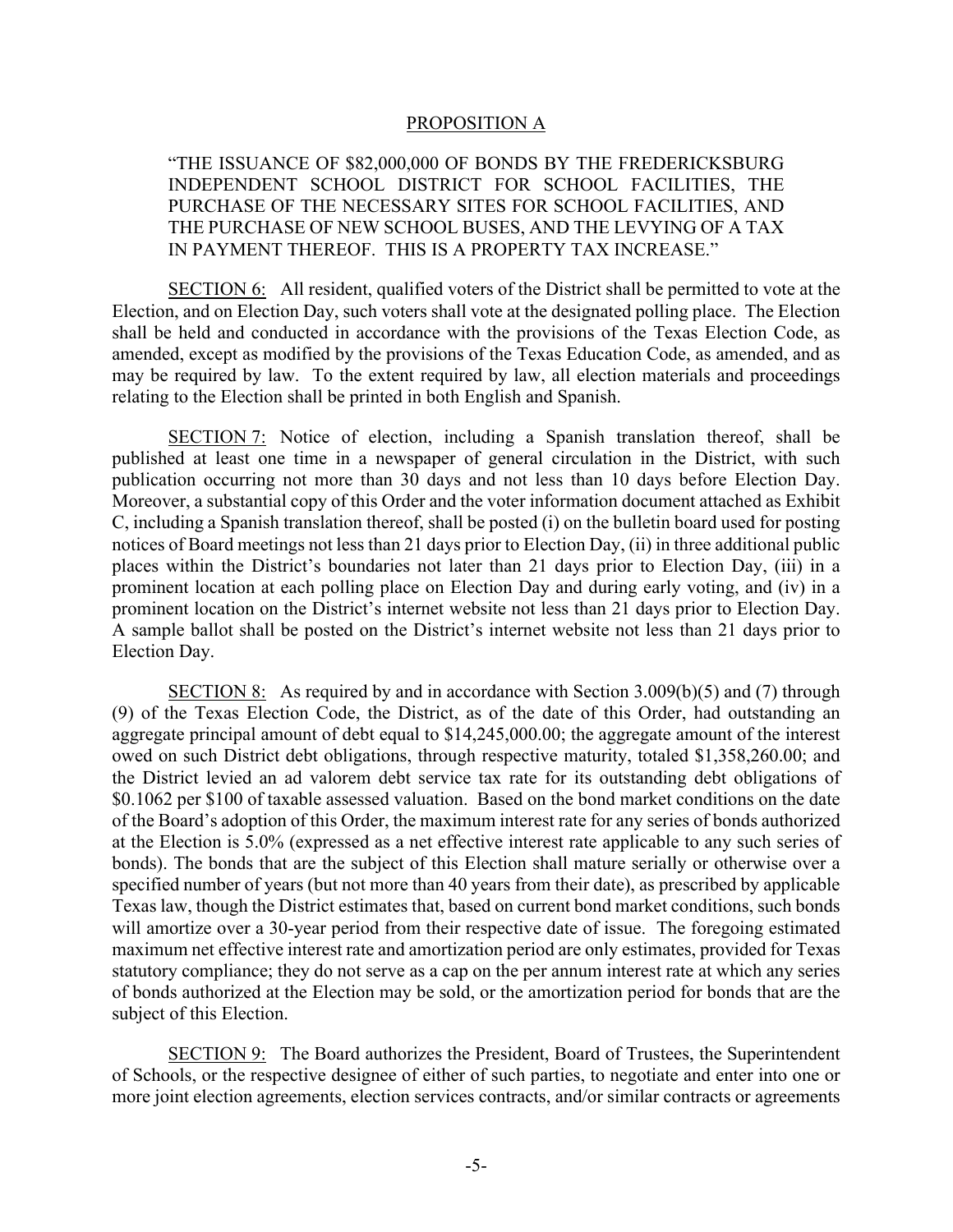with the County, acting by and through the Administrator, and any Participants, if desired or if required to comply with applicable law, as permitted and in accordance with the provisions of the Texas Election Code, as amended. In addition, the Board authorizes the President, Board of Trustees, the Superintendent of Schools, or the respective designee of either of such parties to make such technical modifications to this Order that are necessary for compliance with applicable Texas or federal law or to carry out the intent of the Board, as evidenced herein. By incorporating all essential terms necessary for a joint election agreement, this Order is intended to satisfy Section 271.002(d) of the Texas Election Code, as amended, without further action of the Board of Trustees.

SECTION 10: The recitals contained in the preamble hereof are hereby found to be true, and such recitals are hereby made a part of this Order for all purposes and are adopted as a part of the judgment and findings of the Board.

SECTION 11: All orders and resolutions, or parts thereof, which are in conflict or inconsistent with any provision of this Order are hereby repealed to the extent of such conflict, and the provisions of this Order shall be and remain controlling as to the matters ordered herein.

SECTION 12: This Order shall be construed and enforced in accordance with the laws of the State of Texas and the United States of America.

SECTION 13: It is officially found, determined, and declared that the meeting at which this Order is adopted was open to the public and public notice of the time, place, and subject matter of the public business to be considered at such meeting, including this Order, was given, all as required by Chapter 551, as amended, Texas Government Code.

SECTION 14: If any provision of this Order or the application thereof to any person or circumstance shall be held to be invalid, the remainder of this Order and the application of such provision to other persons and circumstances shall nevertheless be valid, and the Board hereby declares that this Order would have been enacted without such invalid provision.

SECTION 15: This Order shall be in force and effect from and after its final passage, and it is so ordered.

 YOU WILL, THEREFORE, take notice of all the matters and facts set out in the foregoing Notice of Election.

//s// Judge Edwards, Secretary, Board of Trustees, Fredericksburg Independent School District

\* \* \*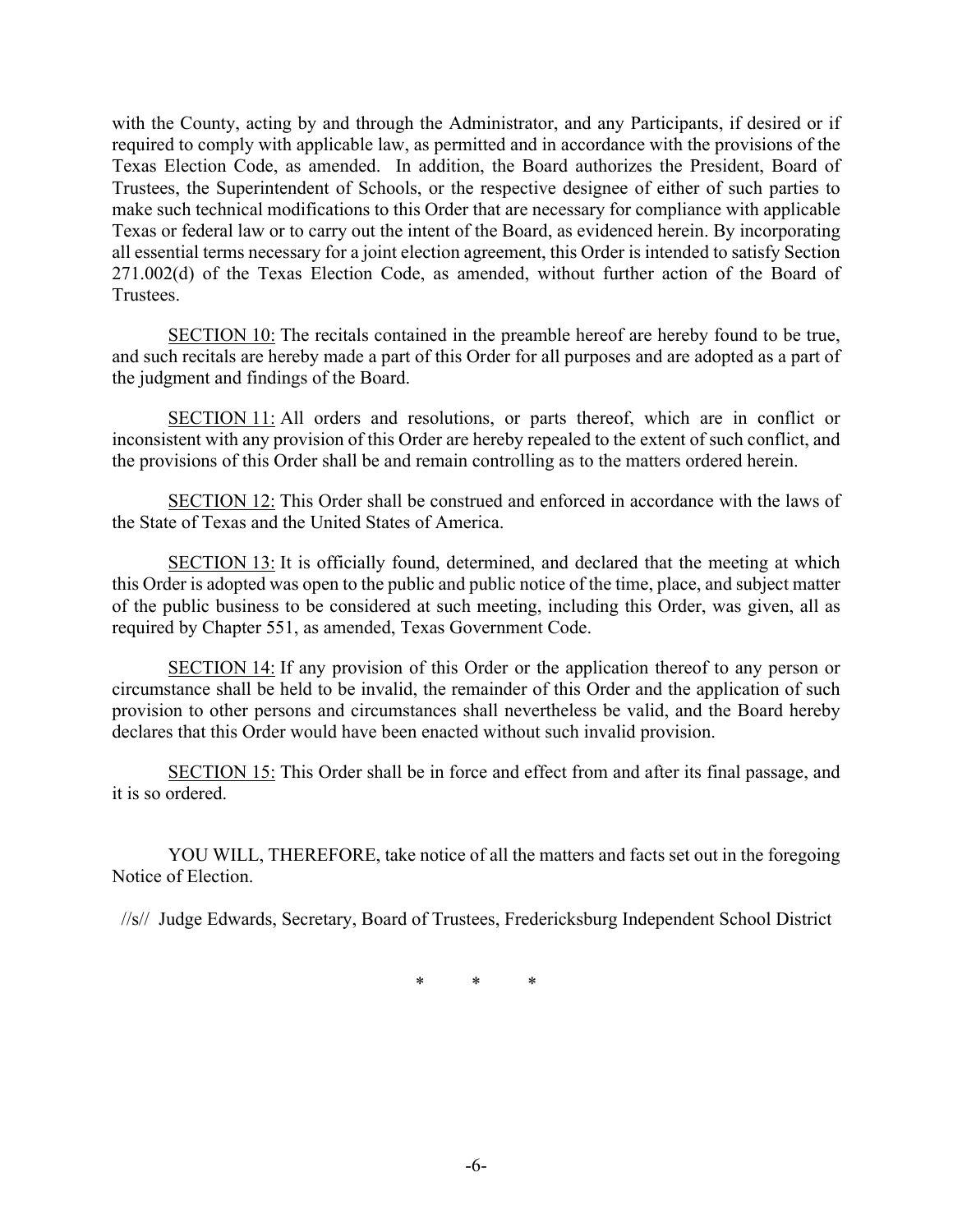# **Exhibit A**

## **ELECTION DAY PRECINCT AND POLLING INFORMATION**

Election Day: May 7, 2022 Election Day Polling Locations open from 7 a.m. to 7 p.m. Presiding Judge and Alternate: to be appointed by the County.

| <b>Gillespie</b><br><b>County</b><br><b>Precincts</b> | <b>Blanco</b><br>County<br><b>Precincts</b> | Kendall<br>County<br><b>Precincts</b> | <b>Polling Location</b>                                                                               |
|-------------------------------------------------------|---------------------------------------------|---------------------------------------|-------------------------------------------------------------------------------------------------------|
| 1, 8, 12                                              |                                             |                                       | Faith Baptist Church, Fellowship Hall<br>3022 N. State Highway 16, Fredericksburg, Texas 78624        |
| 2, 4, 9,<br>10, 13                                    | All                                         | All                                   | Fredericksburg Middle School, Cafeteria<br>110 W. Travis Street, Fredericksburg, Texas 78624          |
| 3, 6, 7                                               |                                             |                                       | Texas A&M AgriLife Extension Building, Meeting Room<br>38 Business Court, Fredericksburg, Texas 78624 |
| 5, 15                                                 |                                             |                                       | First Baptist Church of Harper, Gym<br>23038 W. US Hwy 290, Harper, Texas 78631                       |

*[The remainder of this page intentionally left blank.]*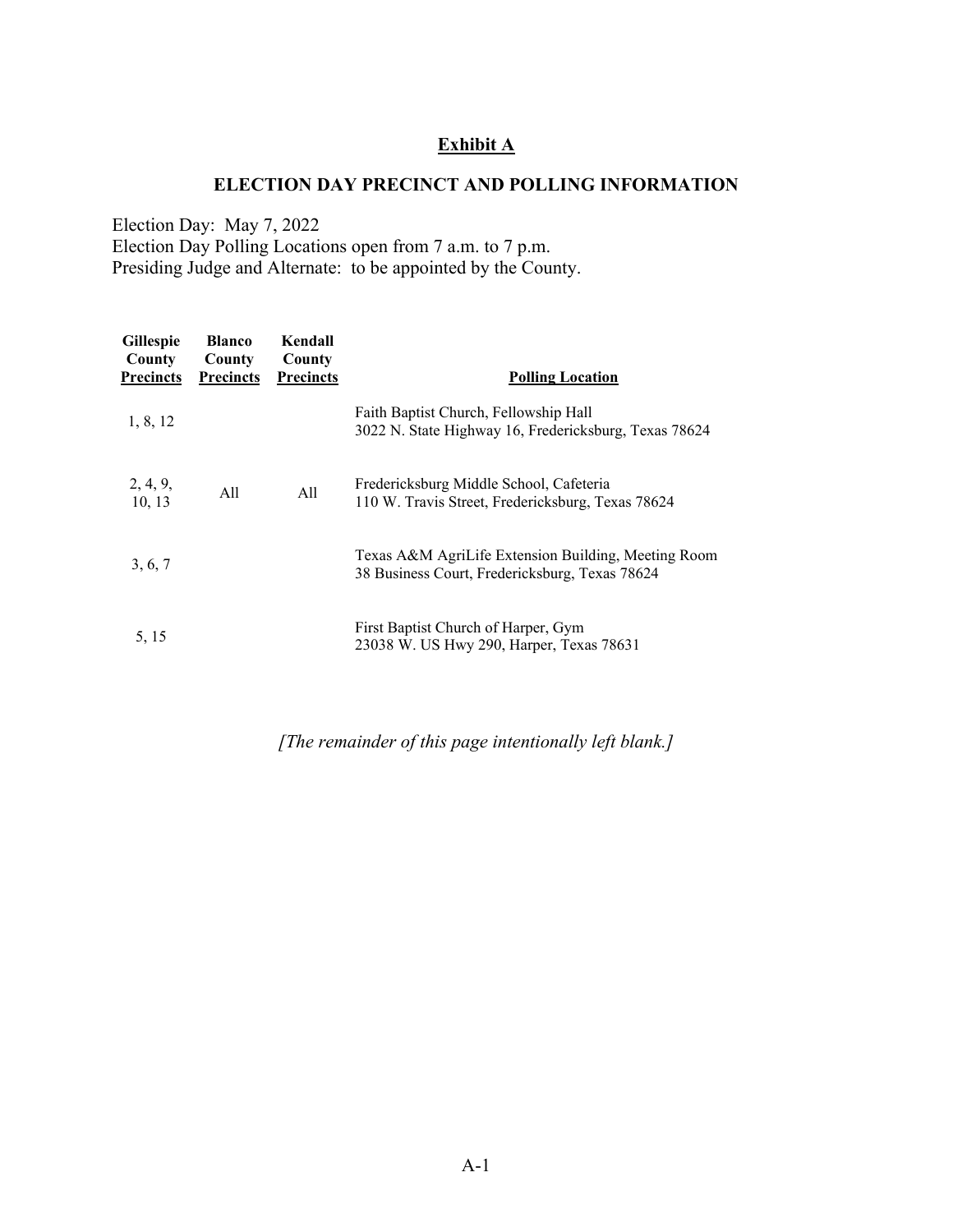# **Exhibit B**

### **EARLY VOTING**

Early voting begins Monday, April 25, 2022 and ends on Tuesday, May 3, 2022.

Early Voting Clerk: Anissa Herrera, Elections Administrator, Gillespie County, 95 Frederick Road, Suite 100, Fredericksburg, Texas 78624.

Presiding Judge of the Early Voting Ballot Board: to be determined by the Administrator*.*

Voters entitled to vote an early ballot by personal appearance may do so at any Early Voting site.

#### **Main Early Voting Polling Place, Dates, and Times**

Gillespie County Annex 3 Building 95 Frederick Road, Meeting Room Fredericksburg, Texas 78624

| <b>Dates</b>                                              | <b>Times</b>          |
|-----------------------------------------------------------|-----------------------|
| Monday, April 25, 2022                                    | $8:00 AM - 5:00 PM$   |
| Tuesday, April 26, 2022                                   | $7:00 AM - 7:00 PM$   |
| Wednesday, April 27, 2022 through Friday, April, 29, 2022 | $8:00 AM - 5:00 PM$   |
| Sunday, May 1, 2022                                       | $1:00$ PM $-3:00$ PM  |
| Monday, May 2, 2022                                       | $8:00$ AM $-$ 5:00 PM |
| Tuesday, May 3, 2022                                      | $7:00$ AM $- 7:00$ PM |

### **Early Voting By Mail**

Applications for voting by mail should be received no later than the close of business (4:00 p.m.) on Tuesday, April 26, 2022. Applications should be sent to:

> Anissa Herrera Early Voting Clerk and Elections Administrator for Gillespie County PO Box 351 Fredericksburg, Texas 78624 fax: (830) 990-2307 email: elections@gillespiecounty.org

If an application for ballot by mail is faxed or emailed (or if a federal postcard application is faxed), the applicant must also mail the original application so that the early voting clerk receives the original no later than four days after receiving the emailed or faxed copy.

*[The remainder of this page intentionally left blank.]*